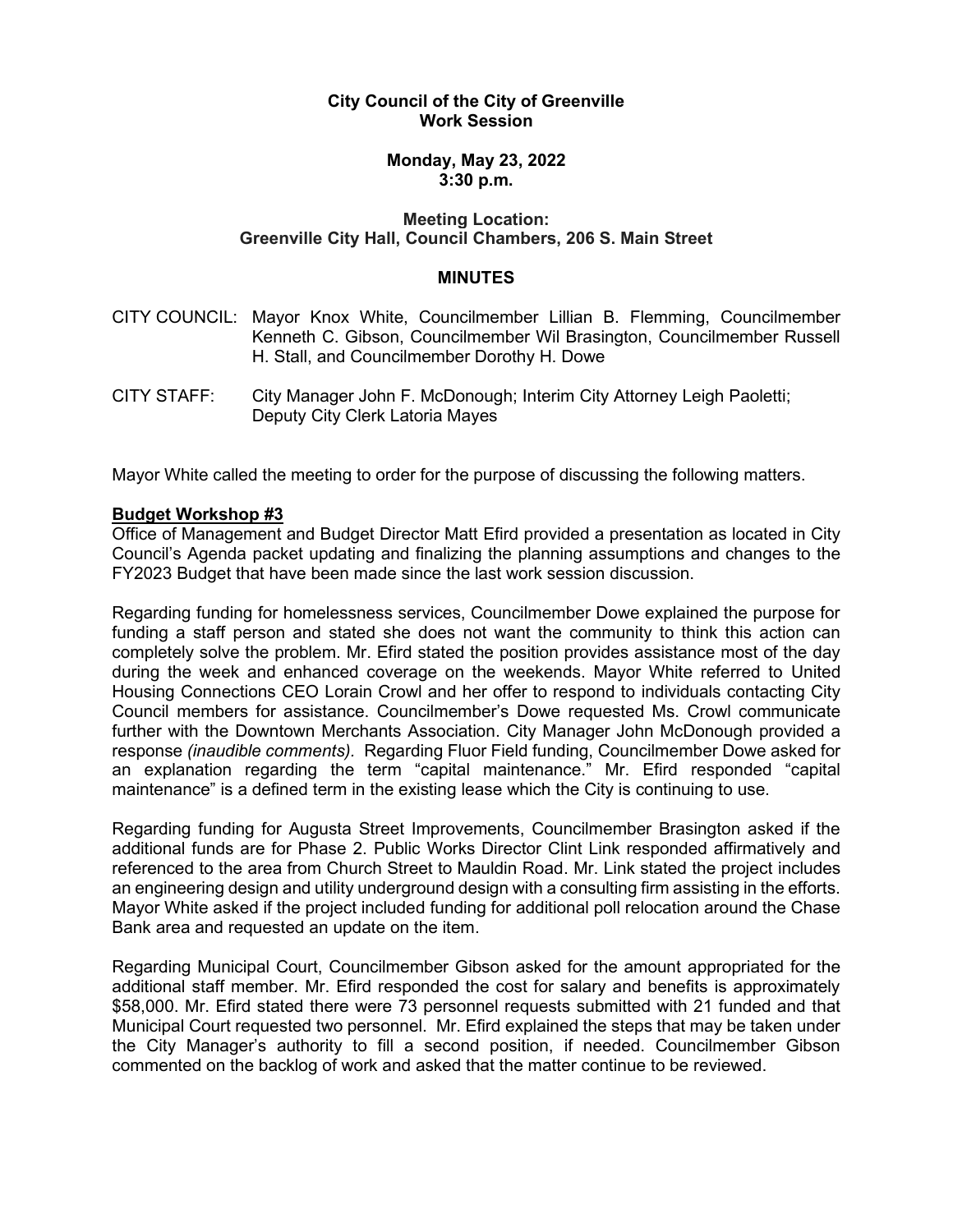Minutes – Work Session May 23, 2022 Page 2

Councilmember Dowe referred to the funds for Wade Hampton Boulevard improvements and asked for Council's financial support for the Master Plan in future budget years. Regarding the Swamp Rabbit Trail, Councilmember Dowe asked how the connections from the neighborhoods to the Trail are tourism related. Mr. Efird responded the Trail is a tourism related expense and the neighborhood connections lead to the Trail, so tourism funds can be used. Mayor White referred to similar connections which have been covered by tourism funds.

Mr. Efird provided a summary of all FY23 Funds, a budget breakdown by fund and category, and a debt service comparison of FY22 and proposed FY23. Regarding Debt Service, Mr. Efird stated the increase in FY23 is largely driven by the increase in General Fund Debt Service related to the pending issuance of the Neighborhood Infrastructure Bond (NIB) and funding for the Public Safety campus. Mr. Efird also stated the numbers reflect the Installment Purchase Revenue Bonds that will be issued on June 8. Councilmember Brasington asked for a view one year out, and Mr. Efird responded absent another action by Council to authorize additional debt, it will continue to decline at a pace of \$8 to \$10 million per year.

Councilmember Dowe asked that columns be added for second and final reading showing the FY2021 ending balance for debt and possibly FY2024 expected debt. Mr. Efird responded the information is included in the budget documents currently being developed.

Mr. Efird provided information on the General Fund Fund Balance which is projected to have a balance of \$48,635,974 on June 30, less \$24,246,013 (20% percent) reserve, allowing for approximately \$26,376,380 (21.6% percent) projected unassigned fund balance.

Regarding CIP Assumptions, Councilmember Dowe asked about the difference between line items ED Fund and ED Initiatives. Mr. Efird responded ED Fund is formerly funded from legacy TIF revenues available for public private partnerships and ED Initiatives supports innovation entrepreneurships through NEXT and other partners, economic development marketing, job development grants and other GLDC related items. Regarding Comp Plan/Land Acquisition, Councilmember Dowe asked about the strategy for open space in the environment and meeting the GVL2040 goal. Assistant City Manager Shannon Lavrin provided a response *(inaudible comments).* Councilmember Dowe stated that \$500,000 is not a meaningful amount for one of the City's top goals. Regarding Main Street trees, Councilmember Dowe asked why it is not in the tourism fund. Mr. Efird responded it has been a legacy TIF funded project since its inception and that the amount is reflected in the budget as a transfer from the Hospitality Tax Fund to reimburse the item.

Mr. Efird provided an overview of the budget for the next five years. Mr. Efird explained the use of funding for façade improvements and stated while the City provides funding as a starter, activity has generated funding resources through Planning and Development. Mr. McDonough provided a response *(inaudible comments)*. Councilmember Brasington asked for an update on the tree ordinance and how the City is doing since its passage. Councilmember Stall asked when Council is scheduled to review the Ordinance. Ms. Lavrin provided a response *(inaudible comments)*.

Mr. Efird reviewed projected funding involving the FY23 Tourism Funds. Councilmember Stall asked if the Fund includes discretionary funding for VisitGreenvilleSC. Mr. Efird responded staff has set aside an amount of funds in Hospitality Tax for an unassigned tourism marketing promotion subject to a recommendation to Council on how to spend the funds. Regarding the line item for Cleveland Park Improvements, Mr. Efird stated the \$2 million is for the playground and